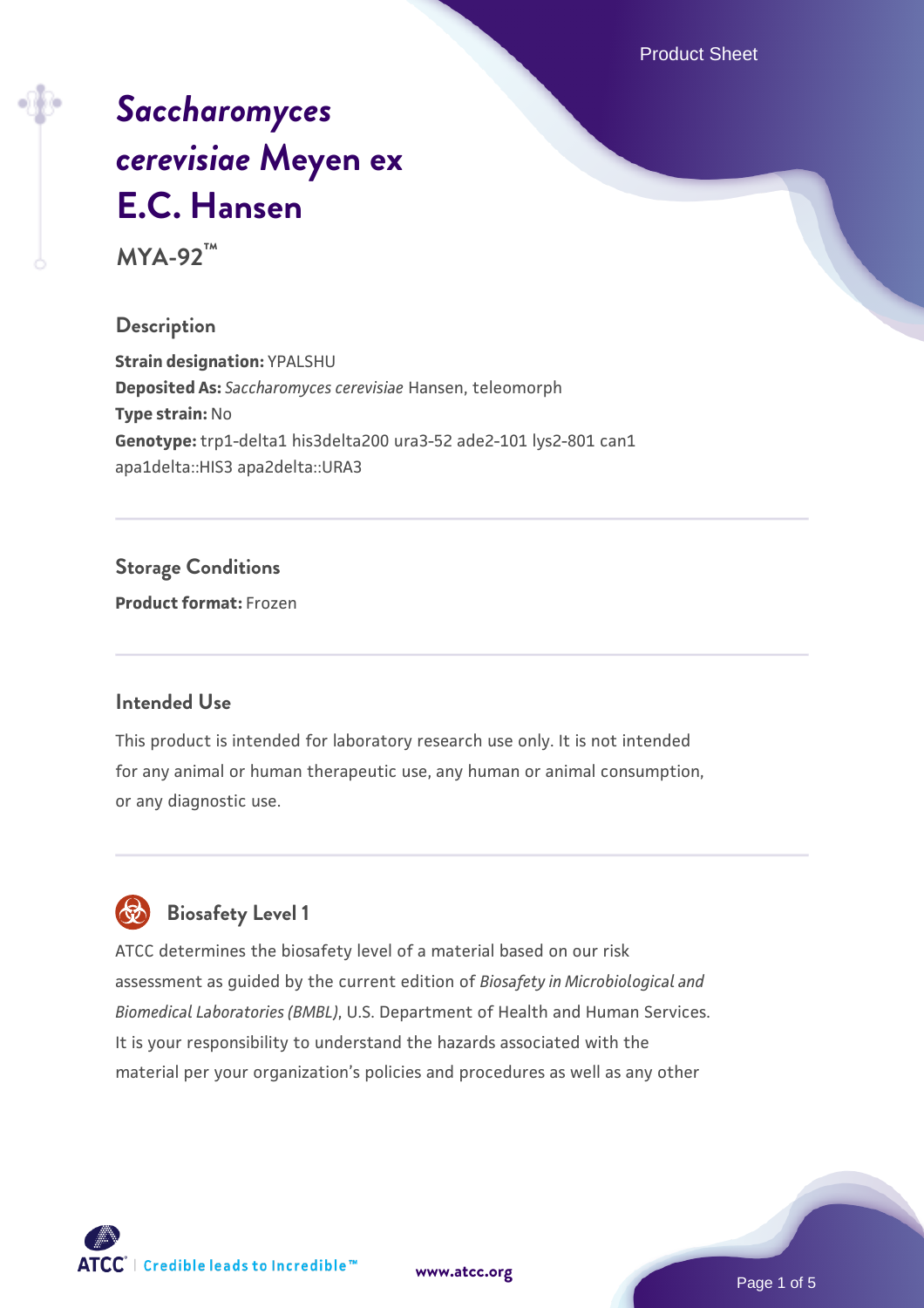### **[Saccharomyces cerevisiae](https://www.atcc.org/products/mya-92)** [Meyen ex E.C. Hansen](https://www.atcc.org/products/mya-92) **MYA-92**

applicable regulations as enforced by your local or national agencies.

ATCC highly recommends that appropriate personal protective equipment is always used when handling vials. For cultures that require storage in liquid nitrogen, it is important to note that some vials may leak when submersed in liquid nitrogen and will slowly fill with liquid nitrogen. Upon thawing, the conversion of the liquid nitrogen back to its gas phase may result in the vial exploding or blowing off its cap with dangerous force creating flying debris. Unless necessary, ATCC recommends that these cultures be stored in the vapor phase of liquid nitrogen rather than submersed in liquid nitrogen.

### **Certificate of Analysis**

For batch-specific test results, refer to the applicable certificate of analysis that can be found at www.atcc.org.

### **Growth Conditions**

**Medium:**  [ATCC Medium 1245: YEPD](https://www.atcc.org/-/media/product-assets/documents/microbial-media-formulations/1/2/4/5/atcc-medium-1245.pdf?rev=705ca55d1b6f490a808a965d5c072196) **Temperature:** 25°C

### **Material Citation**

If use of this material results in a scientific publication, please cite the material in the following manner: *Saccharomyces cerevisiae* Meyen ex E.C. Hansen (ATCC MYA-92)



**[www.atcc.org](http://www.atcc.org)**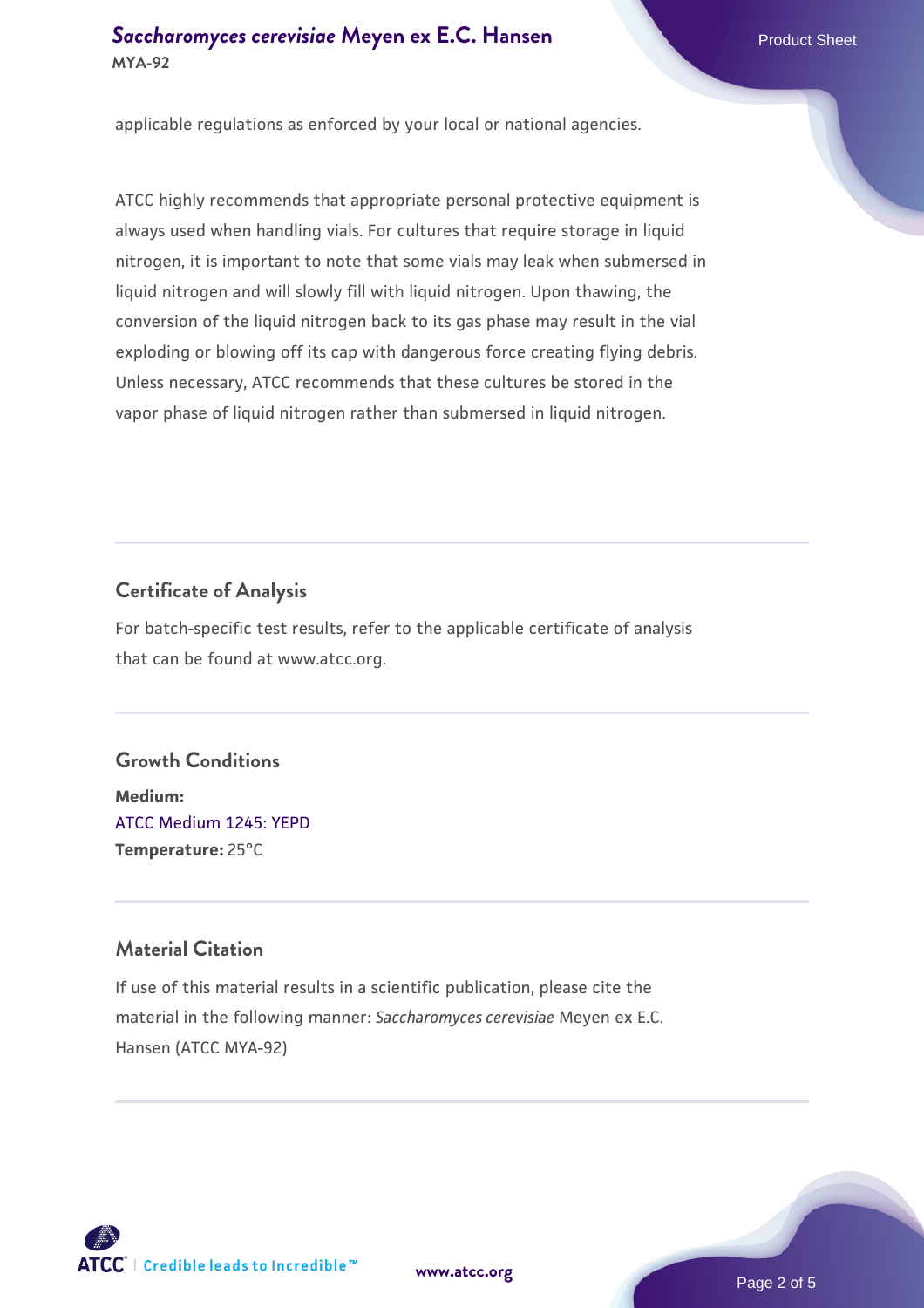# **[Saccharomyces cerevisiae](https://www.atcc.org/products/mya-92)** [Meyen ex E.C. Hansen](https://www.atcc.org/products/mya-92)

**MYA-92**

### **References**

References and other information relating to this material are available at www.atcc.org.

### **Warranty**

The product is provided 'AS IS' and the viability of ATCC® products is warranted for 30 days from the date of shipment, provided that the customer has stored and handled the product according to the information included on the product information sheet, website, and Certificate of Analysis. For living cultures, ATCC lists the media formulation and reagents that have been found to be effective for the product. While other unspecified media and reagents may also produce satisfactory results, a change in the ATCC and/or depositor-recommended protocols may affect the recovery, growth, and/or function of the product. If an alternative medium formulation or reagent is used, the ATCC warranty for viability is no longer valid. Except as expressly set forth herein, no other warranties of any kind are provided, express or implied, including, but not limited to, any implied warranties of merchantability, fitness for a particular purpose, manufacture according to cGMP standards, typicality, safety, accuracy, and/or noninfringement.

### **Disclaimers**

This product is intended for laboratory research use only. It is not intended for any animal or human therapeutic use, any human or animal consumption, or any diagnostic use. Any proposed commercial use is prohibited without a license from ATCC.

While ATCC uses reasonable efforts to include accurate and up-to-date information on this product sheet, ATCC makes no warranties or representations as to its accuracy. Citations from scientific literature and

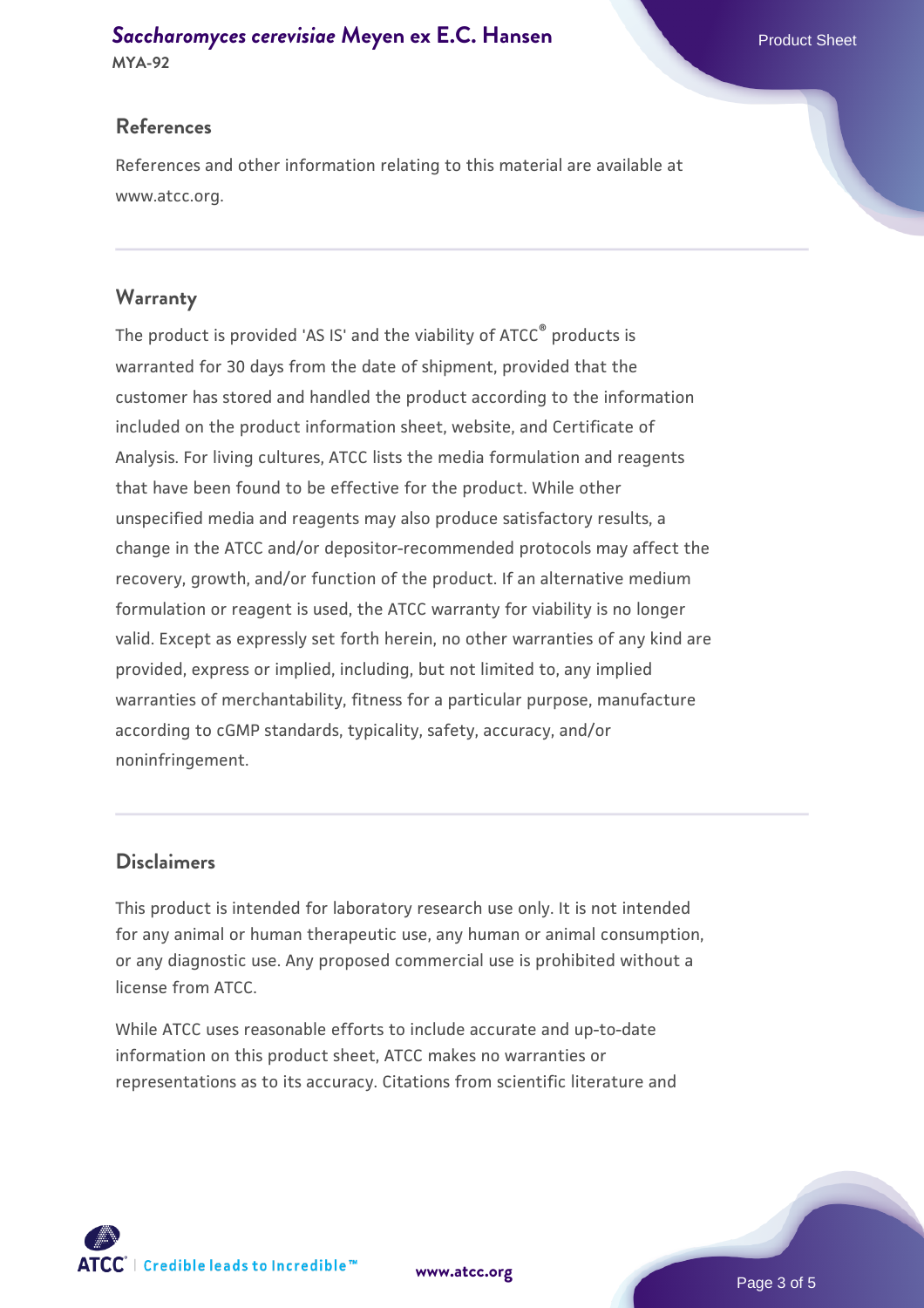patents are provided for informational purposes only. ATCC does not warrant that such information has been confirmed to be accurate or complete and the customer bears the sole responsibility of confirming the accuracy and completeness of any such information.

This product is sent on the condition that the customer is responsible for and assumes all risk and responsibility in connection with the receipt, handling, storage, disposal, and use of the ATCC product including without limitation taking all appropriate safety and handling precautions to minimize health or environmental risk. As a condition of receiving the material, the customer agrees that any activity undertaken with the ATCC product and any progeny or modifications will be conducted in compliance with all applicable laws, regulations, and guidelines. This product is provided 'AS IS' with no representations or warranties whatsoever except as expressly set forth herein and in no event shall ATCC, its parents, subsidiaries, directors, officers, agents, employees, assigns, successors, and affiliates be liable for indirect, special, incidental, or consequential damages of any kind in connection with or arising out of the customer's use of the product. While reasonable effort is made to ensure authenticity and reliability of materials on deposit, ATCC is not liable for damages arising from the misidentification or misrepresentation of such materials.

Please see the material transfer agreement (MTA) for further details regarding the use of this product. The MTA is available at www.atcc.org.

### **Copyright and Trademark Information**

© ATCC 2021. All rights reserved. ATCC is a registered trademark of the American Type Culture Collection.

#### **Revision**

This information on this document was last updated on 2021-05-20



**[www.atcc.org](http://www.atcc.org)**

Page 4 of 5